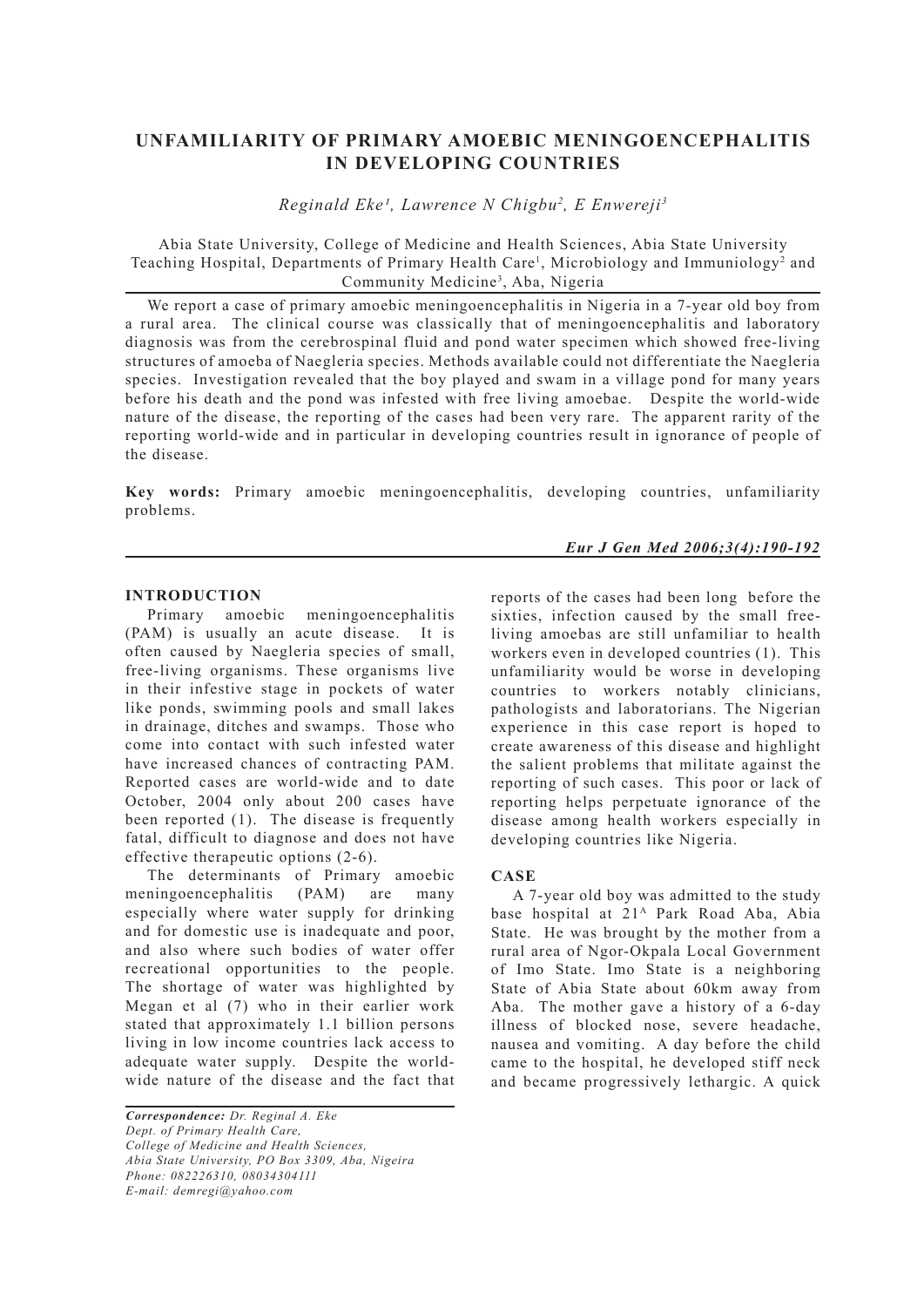examination showed no focal neurological signs and no marks of present or previous injury on the body. Cerebrospinal fluid (CSF) was collected by lumbar puncture and 6 hours later, the boy died. Lumbar puncture showed cloudy cerebrospinal fluid (CSF) with leukocyte count of  $6.7 \times 10^9$  /L and  $90\%$ neutrophils, 2.5 mmol/L glucose and 4.53 g/L protein.

On admission, the patient had a temperature of  $38^{\circ}$ c. The peripheral blood leucocyte count was  $12.78 \times 10^9$  /L and C-reactive protein level was 1.2mg/L.. Cerebrospinal fluid (CSF) showed free-living structures which had irregular shape and changed constantly. It had non-directional motility with pseudopodia. The protoplasmic mass was made up of cytoplasm and nucleus. The food and contractile vacuoles were seen in the cytoplasm. The mean diameter of such structure was 10—12 µm. The mononuclear cells were isolated and each cell was able to develop biflagellate form in water. The laboratory diagnosis of the structure was freeliving amoeba of Naegleria species. Methods available could not differentiate the Naegleria species.

The mother consented to go back to her village in the neighboring State with the microbiologist and the medical social worker for investigation. At the village after the protocol of seeing the spouse and the village head, the two medical staff found out that the deceased fetched water from a village pond once or twice daily where he played and swam with his friends. There was only one hand pump bore-hole where everybody got water mostly for drinking. The borehole water was grossly inadequate for even the drinking water needs of the villagers and therefore, the pond water became a place for boys and girls to play and swim as well as to collect water for the domestic household use. It was found out that the deceased boy had never traveled out of his village and also never had any immunization. The village had a health care facility 6 kilometers away which the people never patronized. Herbal medicine and folk remedies were the choice of medication when ill. The travel to Aba for medication by the boy and the mother was almost aborted because of ignorance and financial cost implications.

The villagers admitted that within the past 10 years, two other children, a boy and a girl, who played, swam in and fetched water from the pond died in such a manner with similar physical features as the 7-year old boy. They were buried and never investigated by anybody. The villagers hoped that our efforts would be rewarding. Three (3) samples of water from the pond and nasal swabs from the 20 children who swan in the same land locked pond water were taken although none became ill. A feed back to unravel the mystery of the death was expected from the authors. The samples were later taken for analysis to the laboratory at Aba. Similar results notably of many free-living structures with features similar to the organism found in CSF were observed using x40 objective lens. No nasal swab was positive for amoeba.

## **DISCUSSION**

The clinical presentations, epidemiological history and laboratory tests showed that the patient had primary amoebic meningoencephalitis caused by Naegleria spp. The entry point could have been through the cribriform plate of nasal cavity when he was playing and swimming in the infested village pond (8).

The disease is world-wide with high fatality rate and yet there is unfamiliarity of this disease among clinicians, pathologists and laboratory workers (9).

Fetching pond water and using the water for recreation are issues affecting many people especially in the developing countries where water is not only deficient in quality, but also inadequate in quantity to meet the water needs of the populace. Non-existent or poor health facilities coupled with ignorance of water–related diseases would make early intervention impossible.

This study is the third reported case of meningoencephalitis in Nigeria. The first one was reported by Cleland in 1982. The determinants of this disease are many in Nigeria and other developing countries but only few cases are reported. This reported case would have been missed but for high index of suspicion of hospital workers, adequate laboratory facilities making laboratory diaqnosis possible and finally good research initiative that motivated village investigation.

With regard to this report programme could be designed on health education against the use of the pond water, provision of adequate water supply and alternative acceptable recreational facilities for the villagers. Water related diseases and environmental health and early detection and treatment of such diseases, even though the disease currently have a bad prognosis, could form part of the programme.

The picture presented in this report repeats